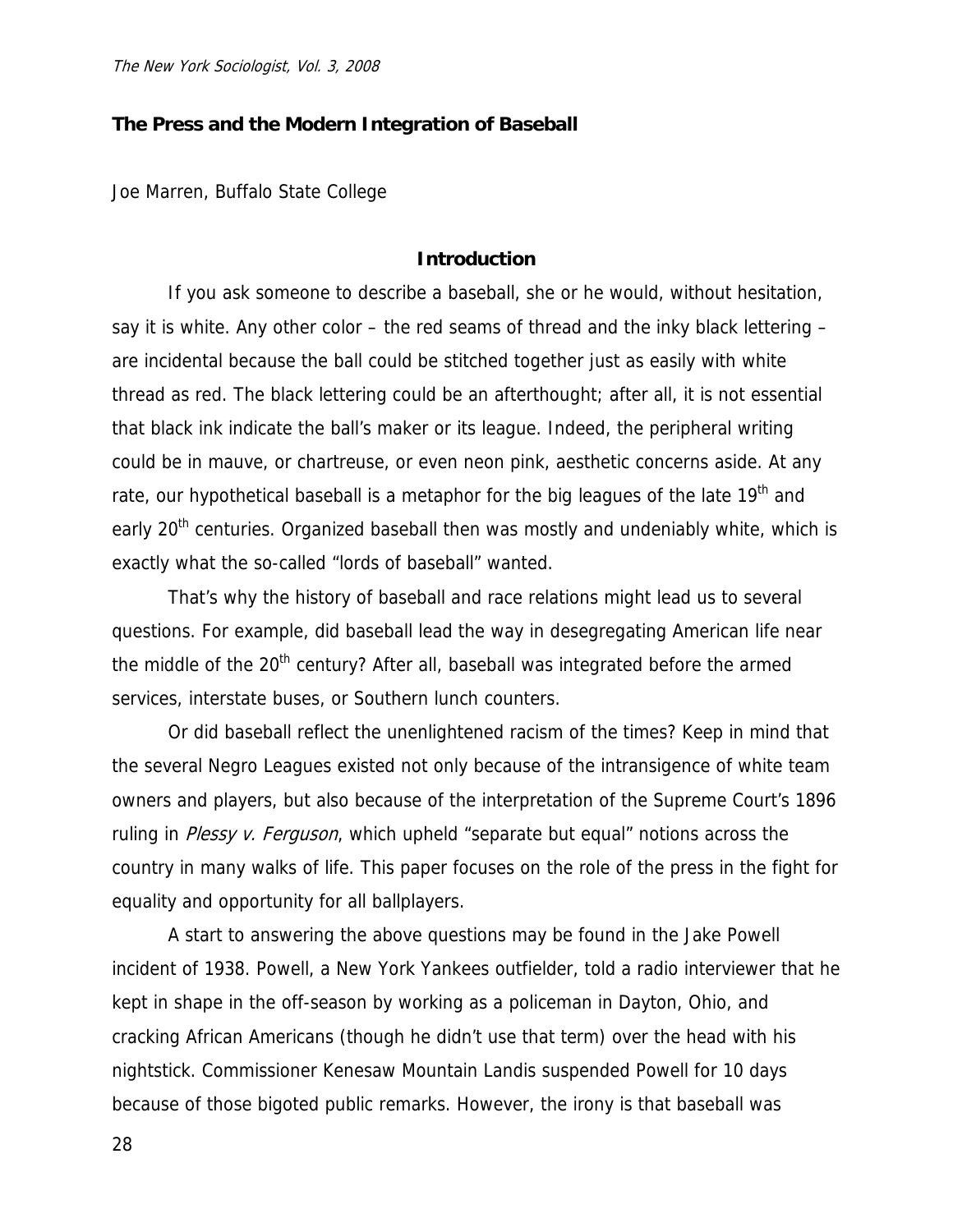segregated at the time. Powell was suspended because of pressure brought on the baseball establishment by the media, which included some mainstream dailies, the African-American press, and The Daily Worker, the American Communist Party paper in New York City (Lamb, 1999).

So this paper starts with the premise that America HAD to have a Jackie Robinson, even if America resisted, because of the fight against fascism in World War II and then against communism in the Cold War. The press either helped the cause of baseball integration (via the socialist and African-American press) or came along reluctantly (the mainstream white press). Therefore, the generic title "press" is broken down into three distinct newspaper segments:

First, there was the African-American press. As San Francisco State University History Professor Jules Tygiel wrote, "Two groups that emerged in the late 1930s provided this impetus: a small coterie of young black sportswriters and the Communist party" (Tygiel, 1997). Most of the African-American newspapers were weeklies with national reputations. For example, the weekly Pittsburgh Courier was the nation's largest African-American newspaper with a circulation of about 300,000 at its peak in the 1940s (Wolseley, 1990). Sportswriter Wendell Smith wrote about desegregating baseball almost as soon as he was hired by the Courier in 1937. Other prominent sportswriters and columnists who lent their voices to the struggle in the 1920s and 30s were Sam Lacy of The Baltimore Afro-American; Joe Bostic of The People's Voice of Harlem; Frank A. Young of the Chicago Defender; Chester L. Washington, publisher of the Wave Newspaper Group in Los Angeles; Dr. W. Rollo Wilson of the Philadelphia Tribune and Pittsburgh Courier; Dan Burley when he was at The Amsterdam News from 1936-48; and Ed Harris at the Philadelphia Tribune (Reisler, 1994).

The second group was the socialist press. The Daily Worker began its campaign for baseball integration in the 1930s with sports editor Lester Rodney, and then later Bill Mardo (Silber, 2003). Until the 1930s, The Daily Worker was thought of as a dry, toe-the-line party paper without mirth or soul. But once it popularized its content, the paper enjoyed a brief golden age before its demise in 1958, although circulation never topped much more than 35,000.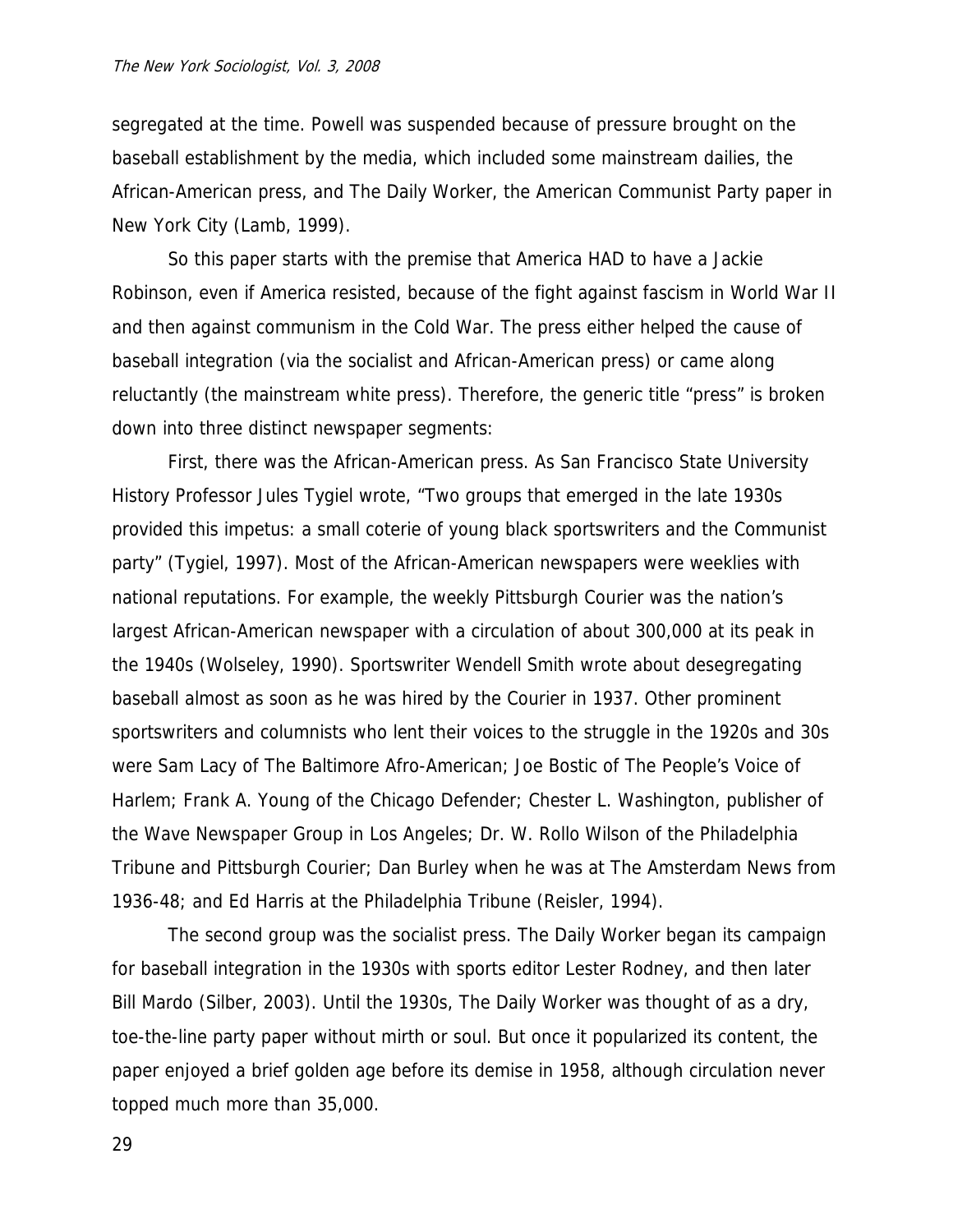During the Popular Front era of the 1930s – so called because the party attempted to broaden its base – the Daily Worker adopted a breezier style and omitted the weighty theoretical discussions of the past. The paper included features, reviews of books, films and radio shows, and even a sports page. It was probably the first non-Black newspaper to publish scores of the Negro Baseball League (Kessler, 1984).

Yet that sports page was a double-edged sword. Editors of a book on baseball integration echo Tygiel's hypothesis that said the communist press was a force for baseball integration:

Rodney recalls how it looked, sounded, and felt to work for and witness the social transformation of baseball. He points out that the ban in baseball was rarely mentioned or challenged by the establishment press; only the Negro and communist papers kept the issue constantly alive (Dorinson and Warmund, 1998).

However, there was a problem with that coverage as well. Joseph Dorinson and Joram Warmund hypothesize that owners resisted calls for integration because they felt threatened by a campaign in a communist newspaper. Wendell Smith saw the danger in any alliance between the African-American press and the socialist press when he wrote, "the Communists did more to delay the entrance of Negroes in big league baseball than any other single factor" (Tygiel, 1997).

The white press lumped the socialist and African-American press together as outsiders. For example, The Sporting News charged that "agitators," such as Rodney and Smith, among the others mentioned earlier, were the only people calling for integration of baseball. And that brings up the third group. As Tygiel wrote in his seminal book on baseball integration, "Baseball's Great Experiment," there were some people in the white press who spoke up against segregation that the baseball establishment denied existed. In particular, nationally syndicated columnist Westbrook Pegler, Shirley Povich at the Washington Post, and Jimmy Powers of the New York Daily News, would sometimes call for abolishing what they termed the "color barrier." But for the most part the mainstream press remained silent.

White indifference, rather than fan hostility, posed the principal obstacle to integration … the forces of inertia overwhelmed those of change. Before World War II no great demand for an end to baseball segregation arose; few critics challenged the rationalizations of the major league owners (Tygiel, 1997).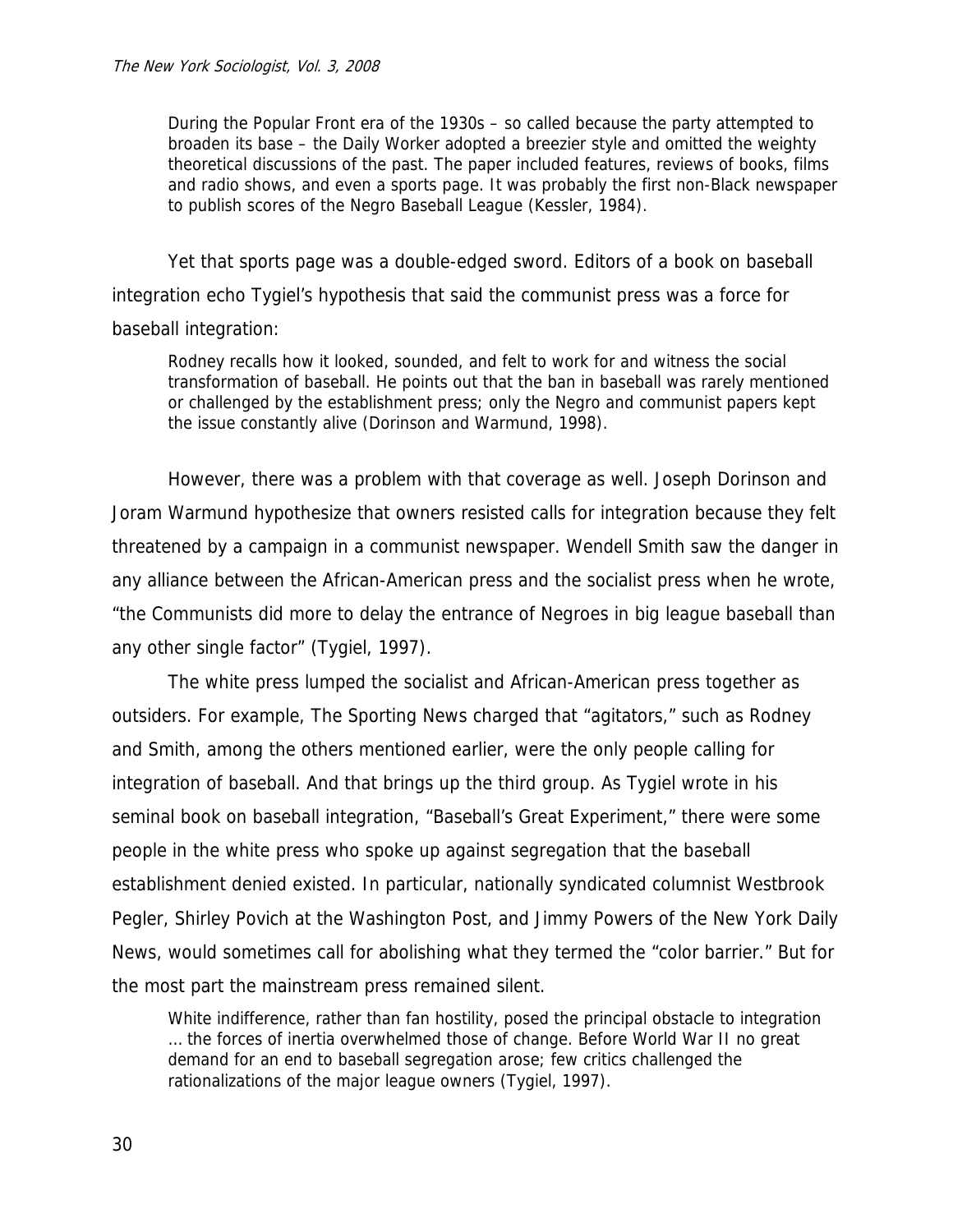Since no new ground was broken by the mainstream dailies and national sports weeklies, this paper will focus on their attempts to frame the issue of integrating the national pastime.

### **Slants on the News**

One of the unfortunate effects of the integration of baseball was that it killed off the Negro Leagues and other related businesses, such as restaurants that catered to players and fans, transportation services that took people to and from the games, printers who printed programs, etc. The signing of Jackie Robinson effectively split baseball history into "before" and "after" eras, with African-American press coverage largely shifting from the Negro Leagues to the major leagues once Robinson signed a Brooklyn contract in 1945.

That raises a question: Did the journalists involved in the crusade think about the long-range effects of their efforts, or did they acknowledge a price must be paid?

Sam Lacy of the Baltimore Afro-American acknowledged that the shift in coverage from the Negro Leagues (which was spotty at best due to the nature of the barnstorming teams and the rise and fall of several leagues as franchises came and went) to Major League Baseball was a death sentence. As he put it, "the Negro Leagues was a symbol I couldn't live with anymore" (Reisler, 1994).

Also, once integration was accomplished it gradually reduced employment not only for Negro Leagues players, but also for umpires, stadium staff, announcers, trainers, etc. Not many of the players or ancillary workers caught on with the big leagues. Historian Janet Bruce estimated that the Negro Leagues employed about 500 people and pumped 75 percent of its income back into the African-American community. Most of that income vanished by the 1950s. (As a side note fewer than 60 Negro League players ever made the big leagues.) Before selling her club, the Newark Eagles, Effa Manley blamed the black press and Negro fans for her organization's demise (Simons, 1985).

There's a side argument to be made here as well. By casting the Negro Leagues owners as racketeers, Major League owners reduced the market value of the Negro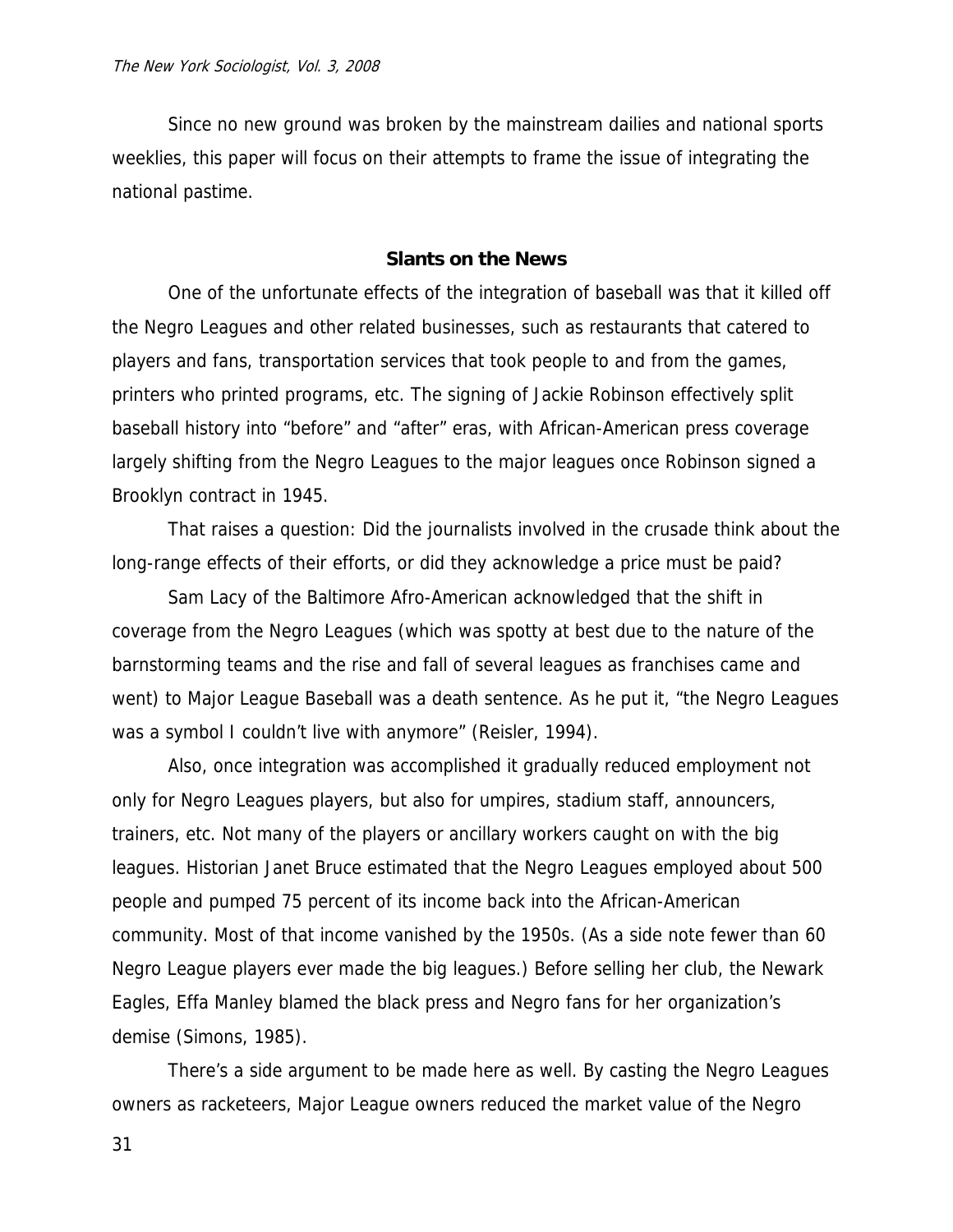Leagues teams and players. On an individual level, saying a player is shiftless, or that he chokes under pressure, are stereotypes that African-American ballplayers heard before. So it could be argued that even the perceived heroes of integration – the owners and/or managers such as Branch Rickey and Bill Veeck – exploited black players and black owners with no notice of it reported as newspapers busily tried to sculpt heroes from the molds.

After the 1947 season, Rodney and Mardo showed a revisionist bent. They argued that Brooklyn Dodger boss Branch Rickey was not a crusading integrationist, as the mainstream press portrayed him (or damned him), but someone who hoodwinked many in the press. The reporters and columnists of the time framed Rickey's role in history as something noble. But Rodney and Mardo argue that Rickey was merely an opportunist who knew "the handwriting was on the wall" and that the time had come to integrate baseball (Dorinson and Warmund, 1998).

There were other slants on the news, too. Some implied that forces outside of baseball prodded integration along the path to Robinson's signing in late 1945. Ed Danforth, sports editor of the Atlanta Journal, wrote, "The only menace to peace between the races is the carpet-bagger white press and agitators in the Negro press who capitalize on racial issues to exploit themselves" (Simons, 1985).

Yet there were some mainstream journalists who opined that Robinson's signing was a good thing. For example, Dave Egan, a sportswriter for the Boston Daily Record, believed owners would not truly accept integration, "until public opinion forces them to accept the basic principles of such an old and conservative document as the Constitution of the United States of America" (Simons, 1985).

Mostly, however, the white press accepted integration as a *fait accompli* due to the times or legislation. The New York Post said that the "anti-discrimination Ives-Quinn law, written into the New York State statutes this summer, increased the demands of those organizations, who now had the law on their side" (Simons, 1985).

### **The Firsts**

We are a culture that revels in firsts (and sometimes loves "lasts"). School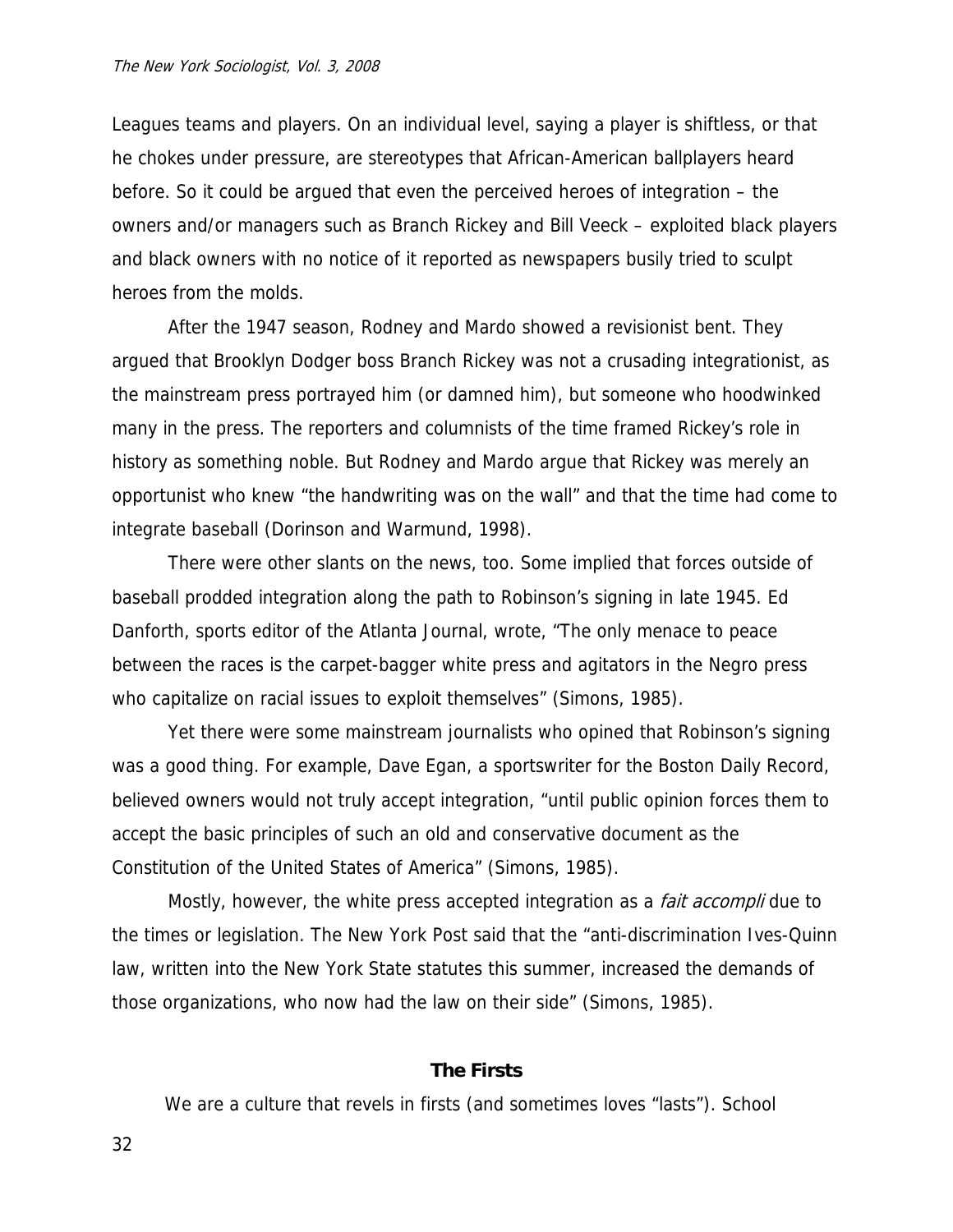children are taught who was first in war, first in peace (and last in the American League). Sports exaggerates the trend, even to the point of trivializing some accomplishments and significant anniversaries. It's not too far-fetched to imagine watching a game one day and hearing an announcer say something like, "It was 10 years ago today that Sam Southpaw became the first left-handed middle reliever facing a full count to hit a grand slam home run the whole 395 feet into center field at Dodger Stadium."

So the first thing to remember is that Jackie Robinson was not the first African-American to play major league baseball (Kleinknecht, 1977). Baseball scholars have said that honor goes to Moses Fleetwood Walker, who was a catcher with the then minor league Toledo Blue Stockings in 1883, which was part of the Northwestern League. In 1884, the team joined the major league American Association. Walker was thus a major leaguer 35 years before Jackie Robinson was born in 1919.

However, the first black professional ballplayer at any level was minor leaguer John Fowler, a second-baseman from @1869-77 with about a dozen teams in seven leagues (Kleinknecht, 1977). Researchers estimate that there were probably about 55 African-Americans playing major or minor league baseball in 14 states, mostly in the Northeast and Middle West, in the late 19<sup>th</sup> century (Kleinknecht, 1977).

But it is Walker who is remembered more than any of them, and that's mostly because his name will forever be unceremoniously linked with Hall of Famer Adrian "Cap" Anson, a player and manager of the Chicago White Stockings. Anson was not the first – or last – bigot to play baseball, but he was among the first to make his feelings known and to act on them, which was a force that changed baseball. For example, he refused to play in an 1883 exhibition game against Walker. Anson only relented when told his team would lose its share of the gate receipts. He also refused to play another exhibition game against the International League Newark Little Giants on July 14, 1887, because of the presence of Walker and left-handed pitcher George Stovey. Walker was supposed to sit the bench, but he ended up leaving the ballpark; Stovey (who would win more than 30 games that season) feigned illness (Jantz, 1993).

That same season, at the minor league International League owners meeting,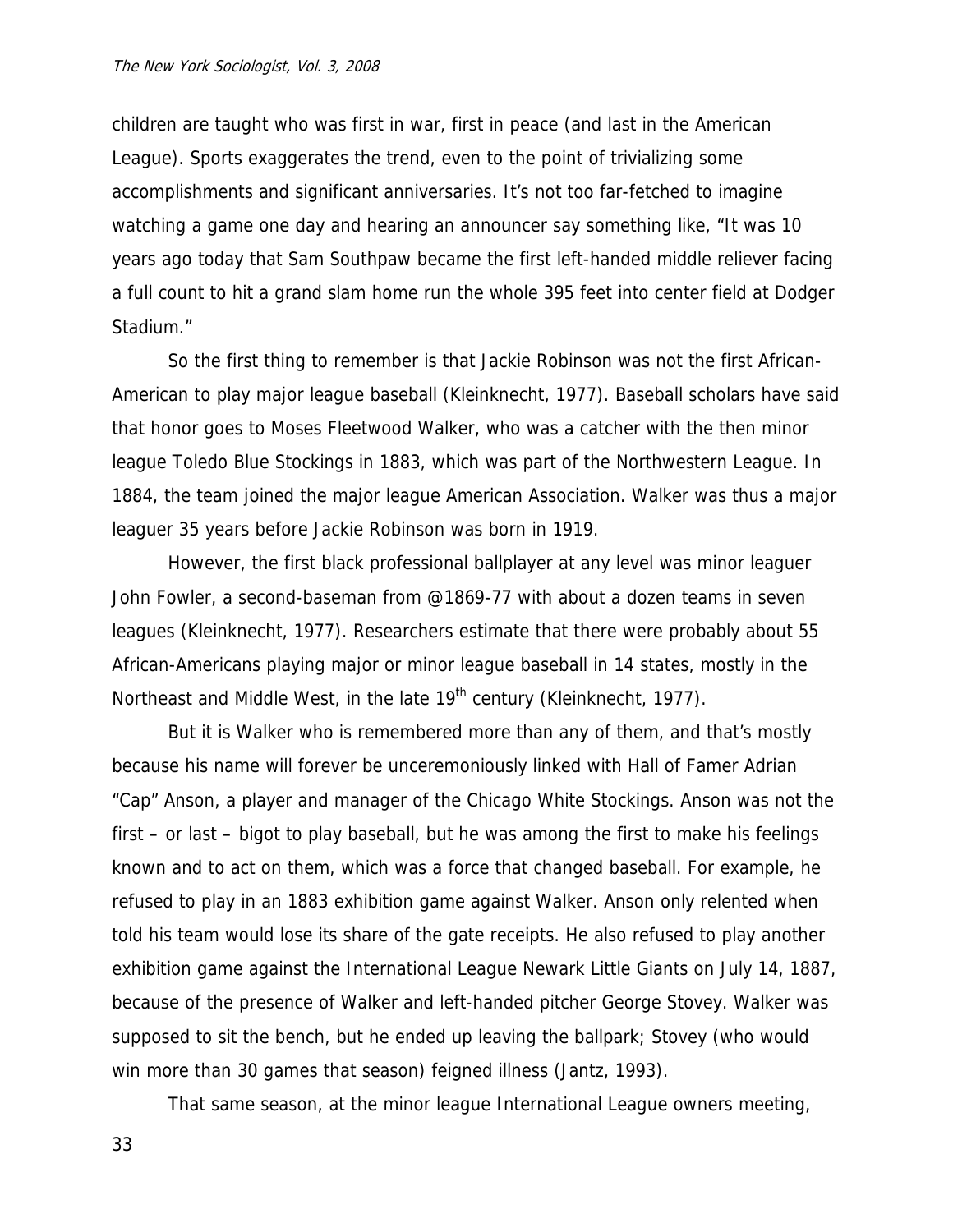the owners voted, 6-4, to no longer sign black ballplayers. The major leagues soon followed the practice of segregation, though there was never anything written in major league bylaws officially banning African Americans.

From time to time in the minors there would be all-black teams that briefly played in white leagues. Probably the last was the Celeron Acme Giants (near Jamestown, N.Y.), in the defunct Oil & Iron League. But the team disbanded July 5, 1898, after posting a dismal 8-41 record. Also, in late July of 1898, left-handed pitcher Bert Jones played briefly for Atchison in the Kansas State League (Clark and Lester, 1994). Jones was the last black player in white baseball until Jackie Robinson played for Montreal in 1946. Except in off-season exhibition games against barnstorming teams, blacks and whites were no longer teammates by the end of the 19<sup>th</sup> century (Kleinknecht, 1977).

As Tygiel points out, segregation continued not only because of the indifference of the white press, but also because owners reflected the racism of the time. Although there was no formal edict banning African Americans from major league diamonds, the owners would argue in the pages of white newspapers that black players weren't equal to the competition. Their argument broke down along four lines:

First, owners and some newspaper columnists would say that African Americans simply weren't ready for the big leagues. "There is not a single Negro player with major league possibilities," opined the Sporting News in the mid-40s (Tygiel, 1997).

Second, in a bizarre bit of Catch-22 logic, the owners and administrators said no African Americans were ready for the big leagues because they had no minor league experience. But the minor leagues had codified the exclusion of African-Americans. New York Yankees President Larry MacPhail said the average major league player spent seven years in the minors learning and honing the necessary skills. However, since no one in the major leagues respected the overall skill level of the Negro Leagues in general (though they did respect some individuals such as Satchel Paige or Josh Gibson), no African-American players were being properly coached and developed to big league standards.

To support this position, MacPhail quoted none other than Sam Lacy, one of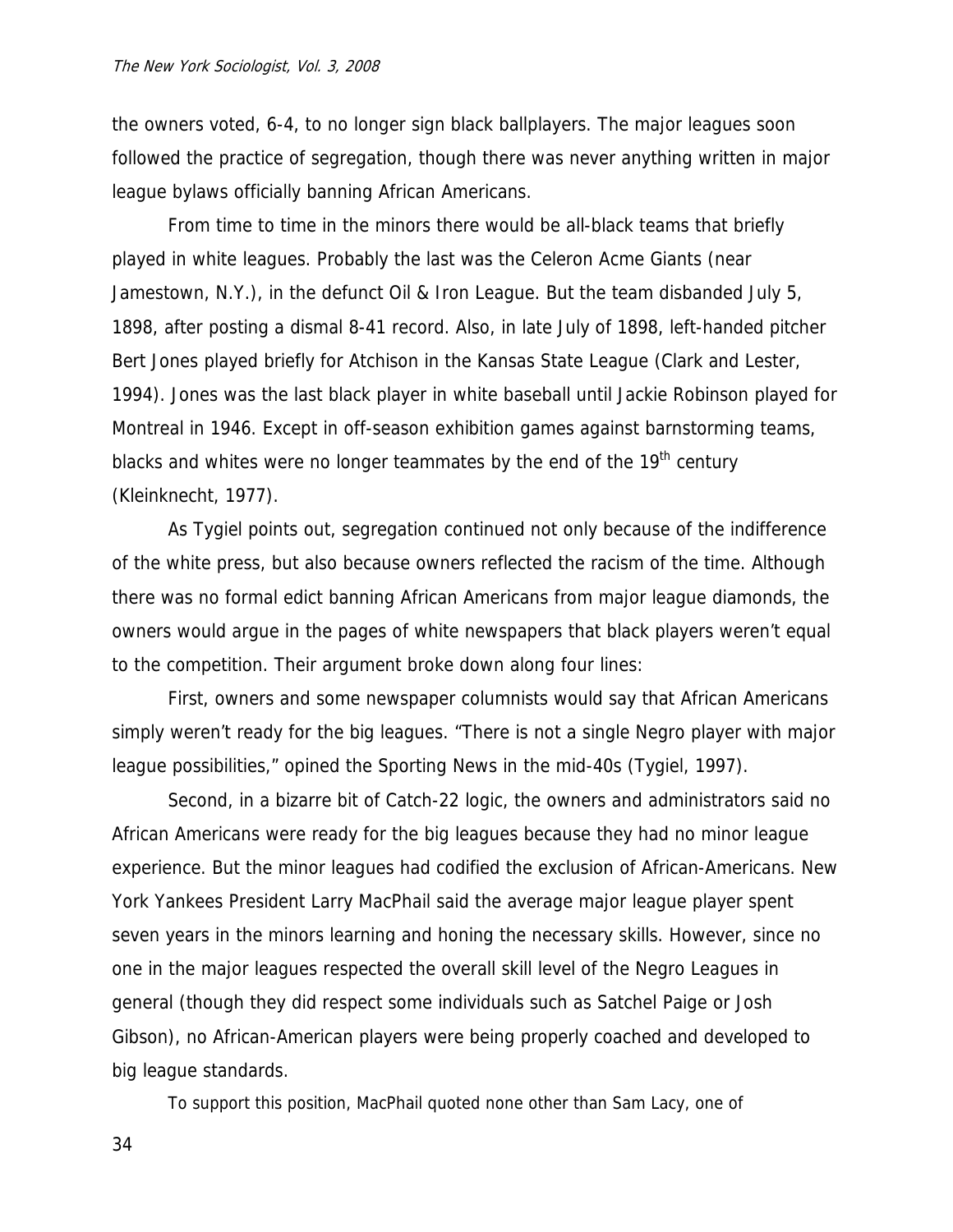integration's most ardent proponents. Lacy and other black writers frequently criticized the absence of fundamentals in the Negro Leagues. Some black athletes excelled in hitting or fielding or baserunning, Lacy contended, but few demonstrated the all-around talent necessary for success in the majors. He concluded, "I am reluctant to say that we haven't a single man in the ranks of colored baseball who could step into the major league uniform and disport himself after the fashion of a big leaguer." It was an unfortunate piece of writing, one which the black sportswriter later regretted. Aimed at improving the quality of play in the Negro Leagues, the frequently reprinted passage had overshot its mark and became valuable ammunition for those who sought to keep blacks out of baseball (Tygiel, 1997).

Third, some writers suggested that integrated baseball would only be a dream because there would be a backlash by fans and Southern players. Sporting News baseball writer Fred Lieb said that some stars of the past, most notably Rogers Hornsby and Tris Speaker, told him they were Klan members. But Wendell Smith went out and asked major league players and managers what they thought of interracial teams. Smith said four-fifths of those he asked in the National League would not object to a black teammate. And, he pointed out, Northerners, Southerners, blacks and whites played with and against each other in Latin America or on post-season barnstorming clubs to make extra money.

Finally, the argument was that baseball could not integrate because spring training sites were in the Jim Crow South. But since Florida cities competed to host major league camps, the threat of possible lost cash from a team that threatened to move to a more enlightened city eventually softened hard-nosed attitudes. That doesn't mean people liked each other, it just means some people were willing to give lip service to change and make some concessions. Another facet of the argument is to remember who the customers were. North and South were affected by the changes brought about by the African-American Diaspora of the 1930s and 40s. Tygiel writes that the African-American population in the industrialized North increased by 50 percent in the 1940s and that African Americans made up a significant proportion in urban areas for the first time in U.S. history.

Apprehension about the impact of desegregation at the box office constituted perhaps the owners greatest … fear. Many owners, if not most, favored keeping the game on a segregated footing. But baseball owners were businessmen. If the expectation of profits outweighed the fear of financial loss, some owners might gladly have overcome their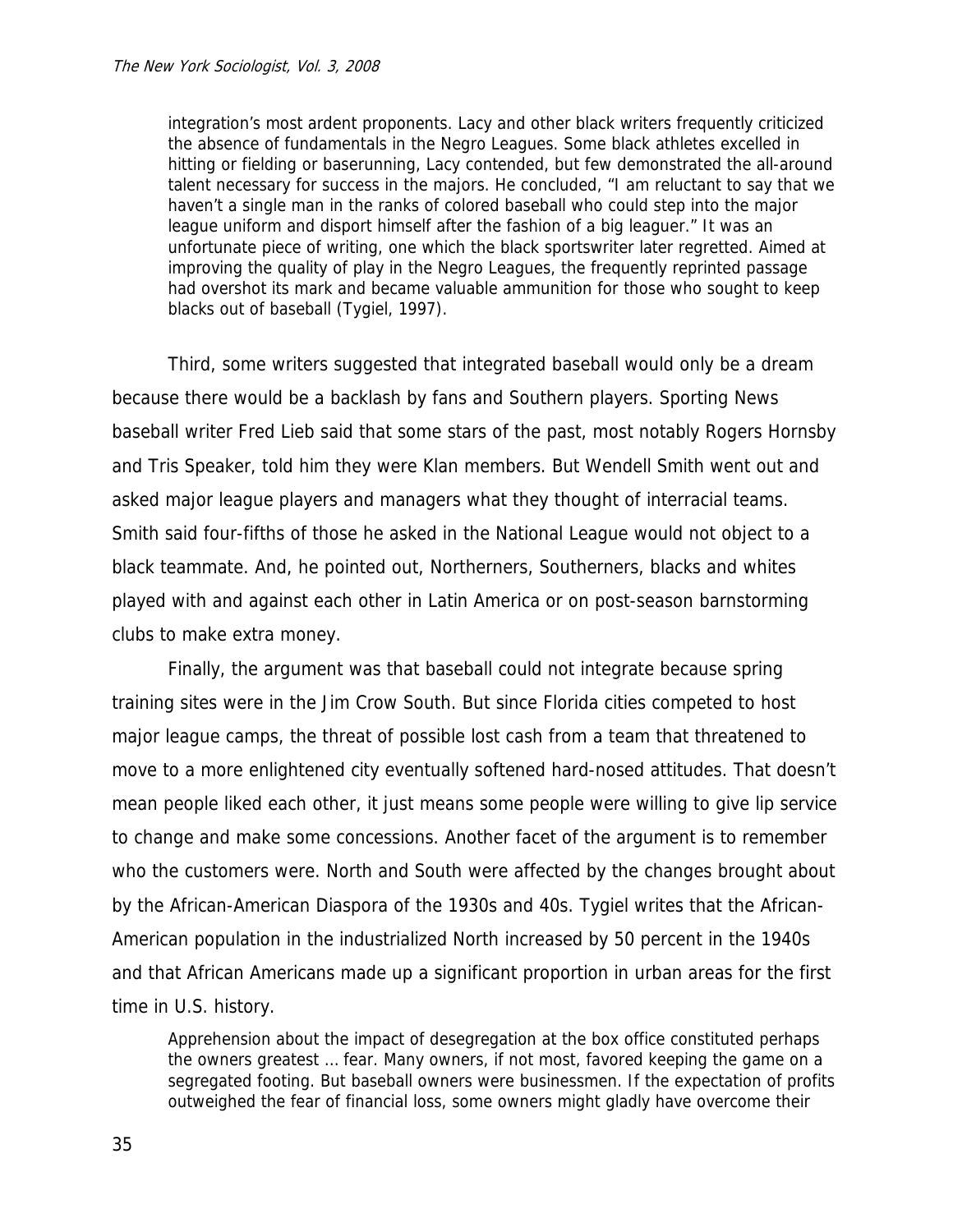prejudices. Until World War II, however, integration held few apparent economic benefits. Three quarters of the nation's black population lived in the South; major league franchises existed only in the North. "Black patronage was negligible," asserts Sam Lacy, "so they didn't feel that it was worthwhile to appease those black customers and run the risk of the white customers who were in the majority of the population" (Tygiel, 1997).

After World War II, however, changing demographics meant changing consumer markets and baseball had to adjust.

#### **Interpretation**

People can debate ad infinitum how deeply ingrained racism is in the world, or how deeply racism runs in individuals, but what can't be denied is that racism played a part in the development of the United States. It hindered people from playing together, working together, eating together, even being buried together in some states. So several examples of the American mindset should show why the signing of a baseball player was a revolutionary idea in the mid-940s.

As early as the founding of the republic, the framers of the Constitution despaired of ever ridding the country of slavery. In fact, it was also considered an accepted fact that any freed slave would also have to be relocated because people believed that the two races could not – indeed, should not – live together.

In his 1857 Dred Scott v. Sandford decision, Supreme Court Chief Justice Roger Taney infamously wrote that blacks – both slave and free – were "beings of an inferior order; and altogether unfit to associate with the white race, either in social or political relations; and so far inferior [to whites] that they had no rights which a white man was bound to respect" (DeGregorio, 1984).

Almost a half-century later, the courts were still ruling against the egalitarian virtues in the canonical documents of the United States. As noted earlier, it is important to understand that baseball's Negro Leagues existed not only because African-American players were banned from the major leagues, but also because of the interpretation of the 1896 Supreme Court ruling in Plessy v. Ferguson. Michael Klarman, in his From Jim Crow to Civil Rights: The Supreme Court and the Struggle for Racial Equality, argues that Plessy showed without doubt that many whites both North and South would not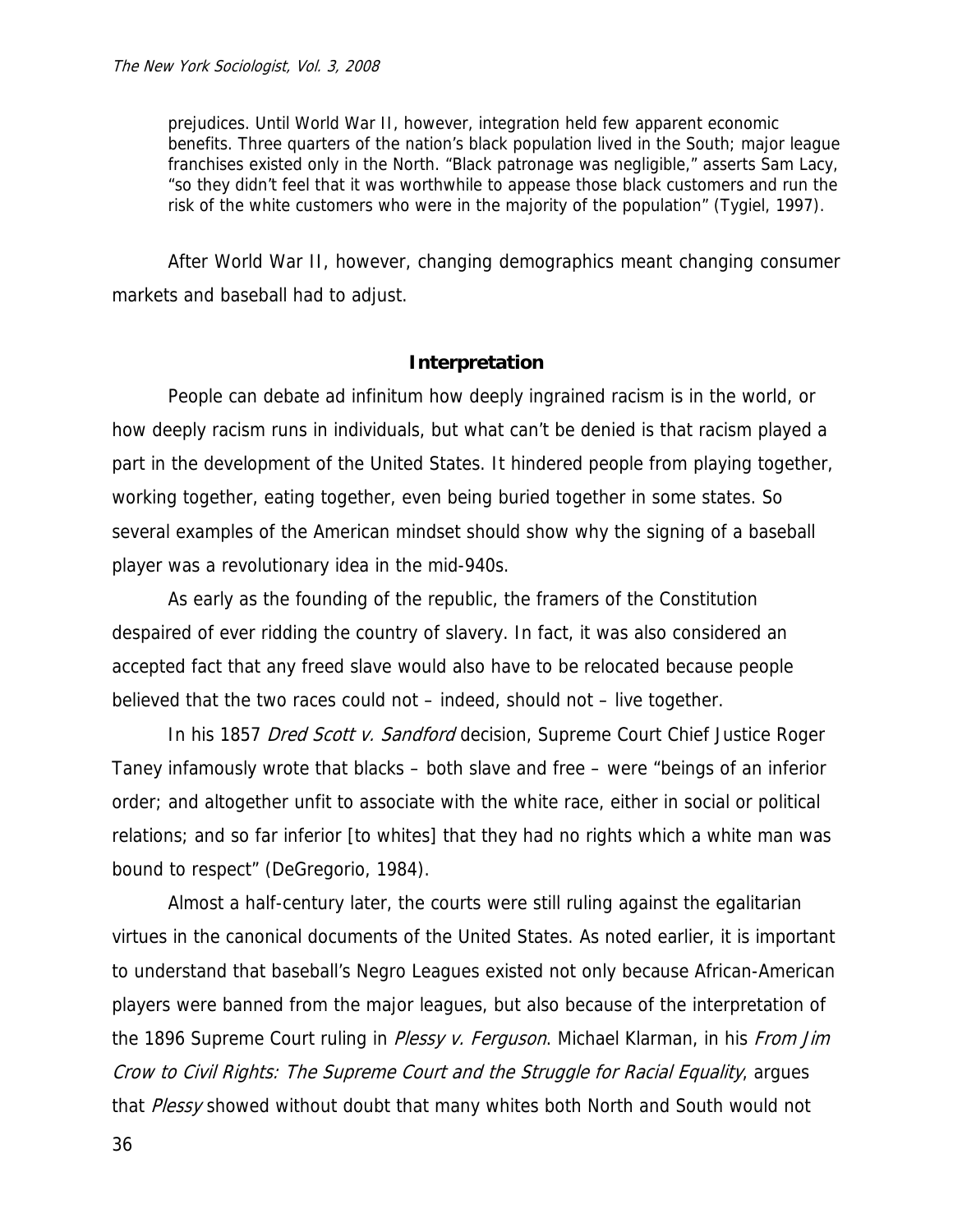support the Thirteenth, Fourteenth and Fifteenth amendments (Gillman, 2004). Tygiel wrote that sentiment was evident in baseball during World War II when the major leagues turned to older players and players with 4-F deferments rather than Negro Leaguers.

Those attitudes may not have changed and equality may not have been embraced by a majority of the white population in the United States by the mid-point of the 20<sup>th</sup> century, but like a door slowly creaking open in some Hollywood movie, the times were changing enough to allow Jackie Robinson and Larry Doby to make their marks in 1947.

A quick review of civil rights progress from *Plessy* to the Negro press' "Double V" campaign of World War II (symbolizing victory overseas in the fight against fascism and victory at home in the fight against racism) shows how society slowly moved from the segregation of the *Plessy* era to the push for greater civil rights during the New Deal.

One of the seminal events was a planned march on Washington in 1941 by the Brotherhood of Sleeping Car Porters. The march was only called off after President Roosevelt and A. Philip Randolph, founder of the union, negotiated better working conditions. Randolph called off the march and President Roosevelt signed a law establishing the Fair Employment Practices Commission.

Just a few months later, Pittsburgh Courier publisher Ira Lewis began the "Double V" campaign in the paper's February 7, 1942, edition. Taken together, there wasn't a sea change in racial attitudes, but it was enough to generate a more modestly liberal feeling in the land than had existed before.

"Those who were good enough to fight and die by the side of whites," stated Elmer Ferguson of the Miami Herald, "are plenty good enough to play by the side of whites." … Lee Dunbar of the Oakland Tribune saw it "fitting that the end of baseball's Jim Crow should follow the conclusion of a great war to preserve liberty, equality and decency." (Tygiel, 1997)

But the end of the war didn't mean the end of the struggle. Another factor to consider, albeit after the desegregation of baseball, was the 1954 Brown v. Board of Education ruling by the Supreme Court that essentially overturned Plessy. Klarman said the media glare on segregated America meant Jim Crow could not be ignored in vain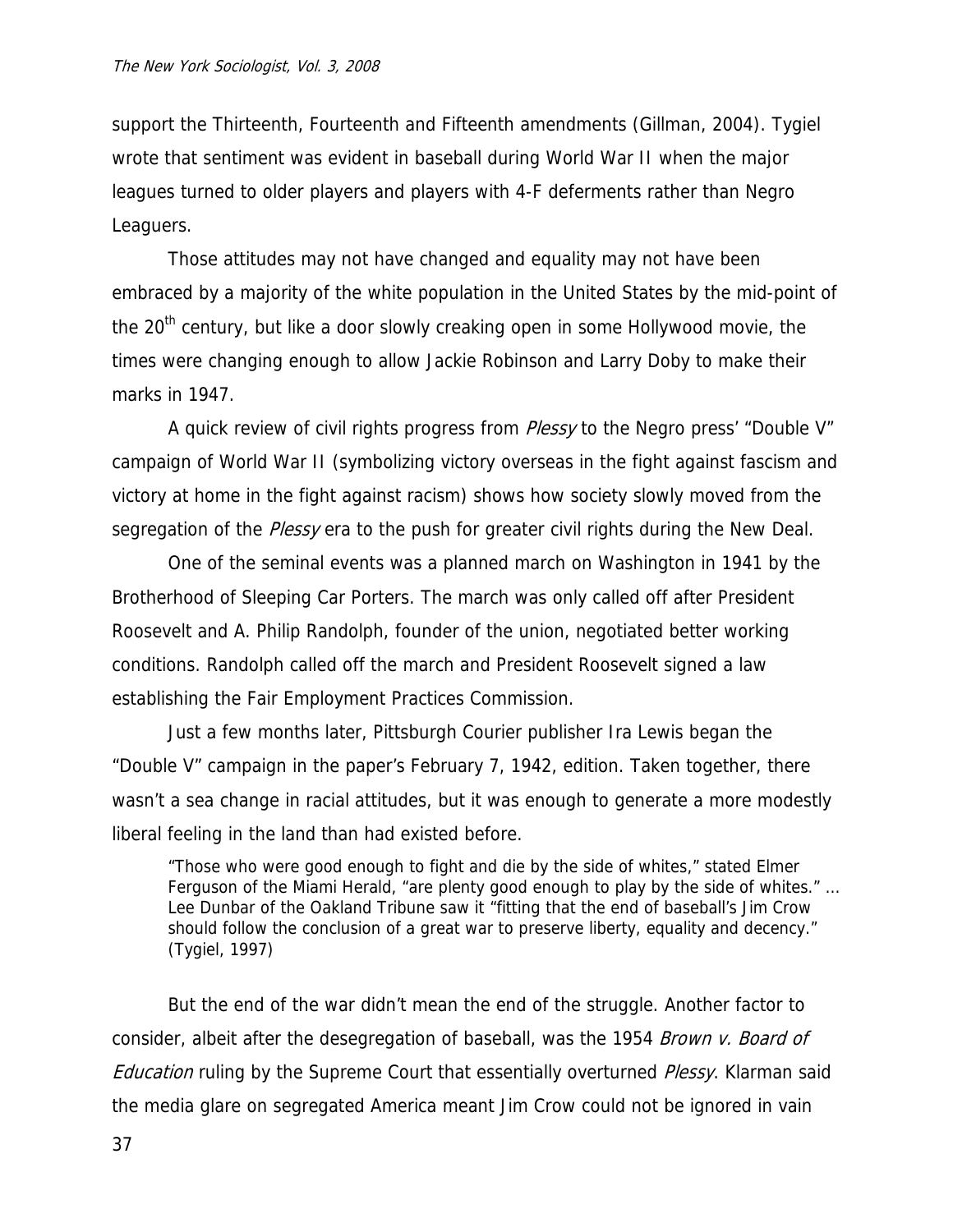hopes it would just wither and die (Gillman, 2004).

There was a flip side to *Brown* that might explain the mindset that resisted integrating baseball. Briefly, Klarman argues that *Brown* stirred up a conservative backlash that created more suppression. That backlash was not present in the 1940s, partly because of America's self-image and partly due to the good fortune of the times Robinson played in – just after a war against fascism and during a cold war against communism to show the world that the United States was the shining city on the hill. What it all means, according to Klarman, is that an assault on entrenched social wrongs requires constant sacrifice, patience, pain and struggle. And so, then, the sacrifices of Fowler and Walker led to the success of Robinson, Doby and others down the years.

#### **Mainstream Press**

In his seminal work, An American Dilemma: The Negro Problem and Modern Democracy (1944), Gunnar Myrdal says that Americans believe in an essential creed that emphasizes "dignity of the individual human being, of the fundamental equality of all men, and of certain inalienable rights to freedom, justice, and a fair opportunity" (Simons, 1985). The paradox here is that if Americans believed that, they did little to prove it during the Jim Crow era as Robinson and the other African-American players struggled with segregation.

 The press, either deliberately or unconsciously, cloaked any attacks on African-American players in the immediate aftermath of World War II. Newspaper columns focused not so much on race, but on athletic abilities when it was becoming evident that integration would come about in the 1940s. Racism was still there, though it was more subtle and patronizing as white managers and players said Robinson and other African-Americans likely wouldn't measure up to big league standards. Perhaps one of the most often quoted assessments after Robinson's 1945 signing (Washington Post, Oct. 25; Chicago Daily News, Oct. 31; and Baltimore Afro-American, Nov 10.) – and quoted since by baseball historians – is Cleveland Indians pitcher Bob Feller's thoughts on Robinson's chances:

He's a typical football player – they're all alike. He is fast as blazes and a great athlete,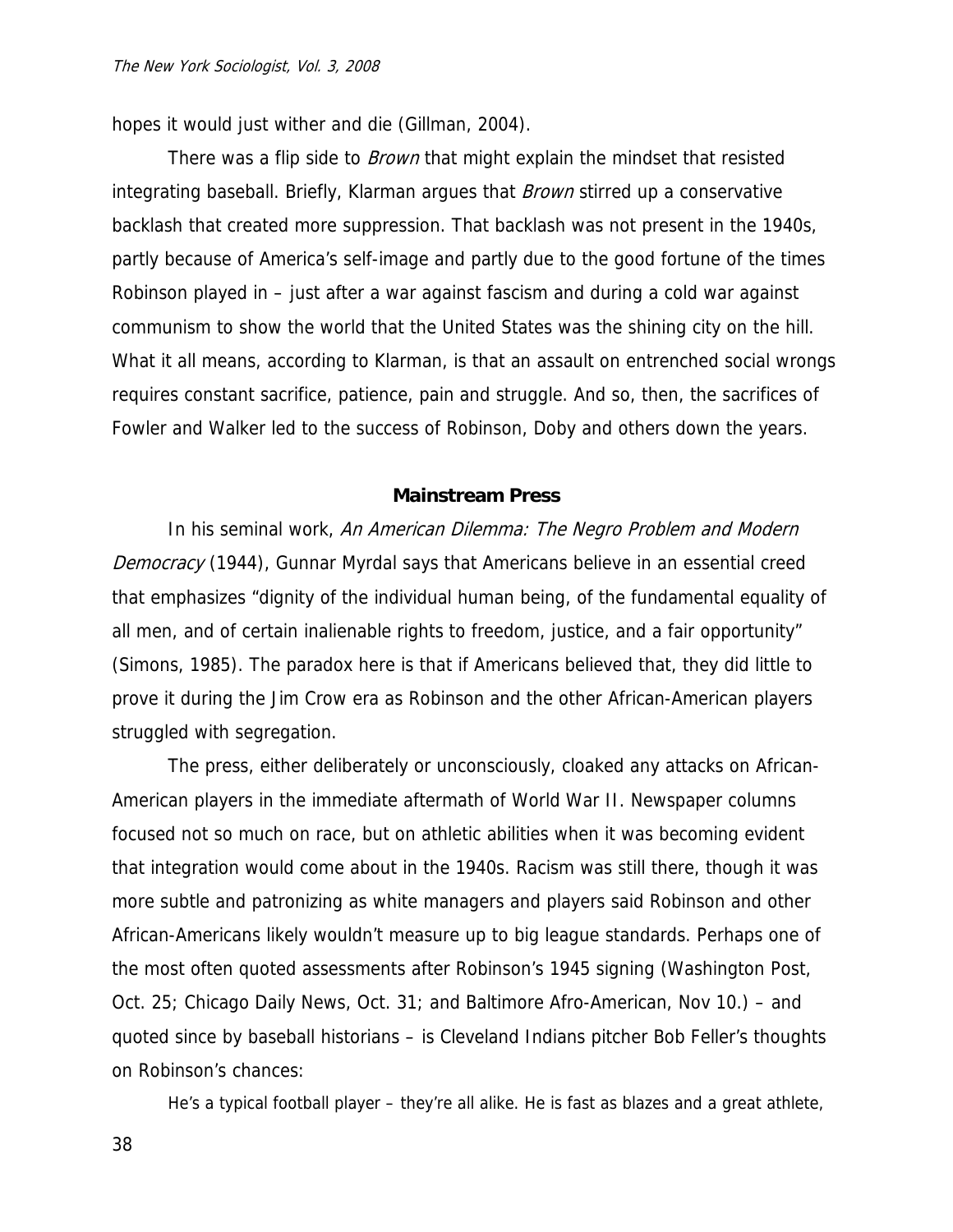but that doesn't make him a ball player. Honestly, I can't see any chance at all for Robinson. And I'll say this – if he were a white man I doubt if they'd even consider him as big league material (Simons, 1985).

The Sporting News, the self-styled "bible of baseball" echoed those sentiments in

an editorial after the 1945 announcement of Robinson's signing:

In New York there is the feeling that the engagement of Robinson is, in the main, a legalistic move. Last July 1, there became effective in the state of New York what is known as the Anti-Discrimination Law. This has to do, in part, with the barring of Negroes from jobs and professions.

Rickey virtually admitted the legal facet of the Robinson signing when he said that, before long, every professional baseball club operating in the state of New York would be forced to engage Negroes.

But how? Col. Larry MacPhail of the Yankees, who some time ago wrote a long report on the Negro-in-baseball question to the Mayor's Committee in New York and Rickey himself, admits there is not a single Negro player with major-league possibilities for 1946. Satchel Paige, of course, is barred by his age. Nor could he afford to accept a major contract, even if he were 10 years younger. Robinson, at 26, is reported to possess baseball abilities which, were he white, would make him eligible for a trial with, let us say, the Brooklyn Dodgers' Class B farm at Newport News, if he were six years younger.

There was some grudging acceptance of Robinson as a ballplayer after his successful '46 season with Montreal in the minors. But he was still considered a novelty and not a serious contender to make the Brooklyn roster, as evidenced by an article Lloyd McGowan wrote in the Jan. 8, 1947, Sporting News:

When you first bump into Robby and get past the fact that he is colored, you get the impression that he is run-of-the-mill, strictly a journeyman ballplayer. Then you consult the records and they slam you in the face, for you find that he batted .349 righthanded to top the International League and that no pitcher was able to get his number.

A counterpoint in the same Sporting News issue, by Buffalo sportswriter Cy

Kritzer, relied on the old familiar knock that Robinson lacked the tools to make it in the big leagues, especially if he had to switch positions. Kritzer didn't dismiss Robinson outright, rather he argued that Robinson needed more seasoning in the minors. But that is the same argument African Americans had heard before in many fields. They were told that now is not the time. They were told to be patient and wait. They were told to be the right kind of Negro – "a credit to the race" – and the time will come. To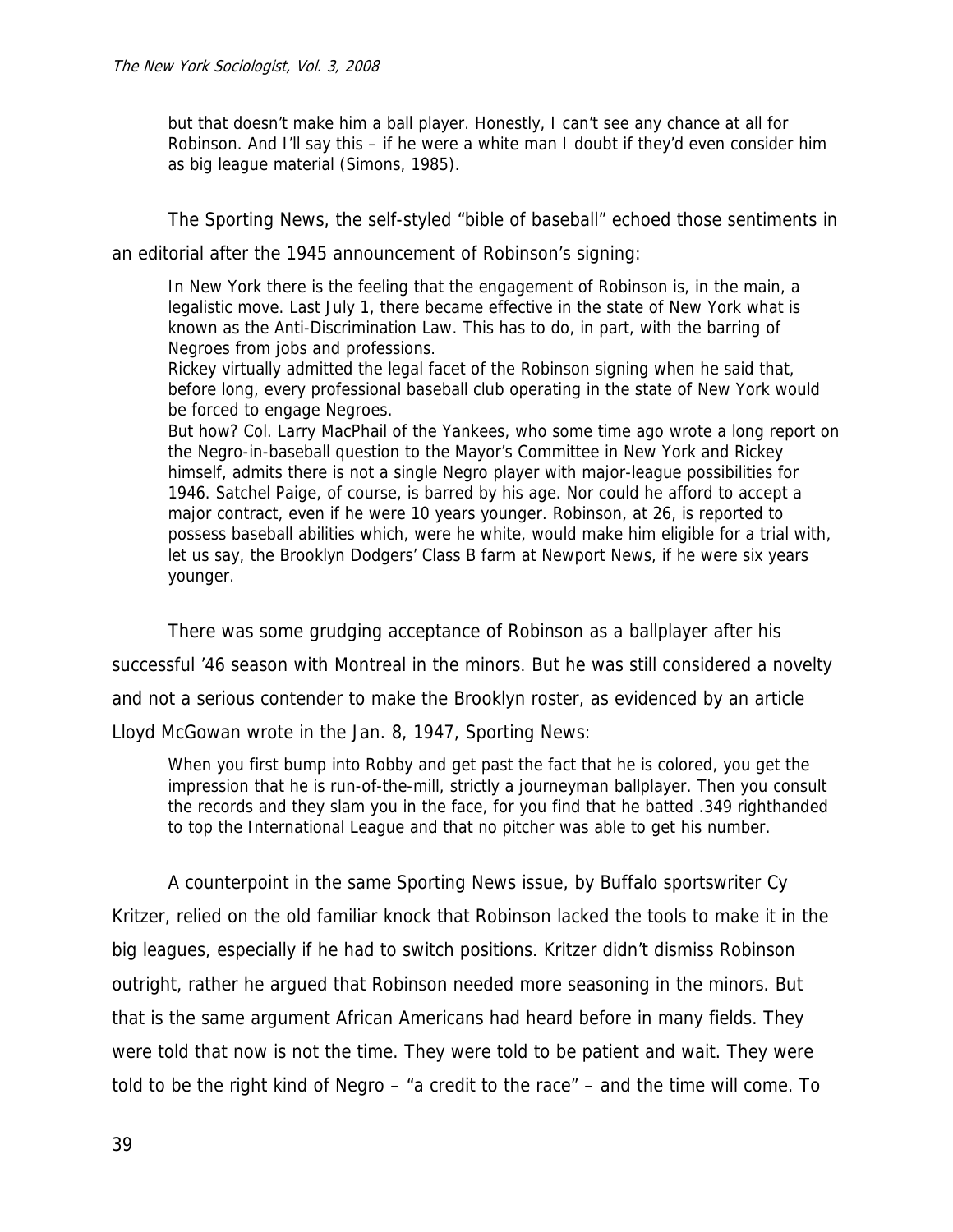be fair, that may not be what Kritzer had in mind when he wrote:

…There are many around the International League who still believe, after watching the Negro star do everything expected of a future major-league player, that he was playing over his head in 1946, that his crusading zeal to pave the way for others of his race into pro baseball actually increased his ability.

In time, like an old-fashioned alarm clock, such things as inspiration, zeal, ardor all run down.

Can Jackie continue at the inspired pitch he attained last summer at Montreal? We don't think so. However, that isn't the main deterrent to his chances for making the grade with the Brooklyn Dodgers. The big issue is whether Jackie can make the switch from second base to third base [Robinson played first base in 1947, before switching to second the following year] and learn a new position quickly and efficiently to open the season with a major-league pennant contender, under the handicap of limited physical assets.

By 1947, though, on the eve of Robinson's major league debut, the Sporting

News had conceded he would play in the big leagues. An editorial in the April 23, 1947,

edition of the weekly newspaper congratulated Robinson on being the "right kind" of

Negro, while at the same time paternalistically admonishing the Negro Leagues:

It is up to Negro baseball to recognize the elevation of Robinson to the majors by cleaning house and establishing itself as a clean, well-conducted feeder of the higher company.

To Robinson, no warning is necessary. He is a well-behaved, highly understanding man who recognized his unique position and the fact that on him rests the burden of persuading Organized Baseball to engage more players of his race.

By July of 1947, Robinson wasn't alone in the media spotlight because the

Cleveland Indians had signed 22-year-old infielder Larry Doby. But the press treatment

of Doby in the American League was something Robinson would have recognized in

papers that covered his National League team. Doby was portrayed rather

paternalistically as the "right kind" of Negro to be the first of his race in the other major

league. Cleveland News sports columnist Ed McAuley wrote on July 7, 1942:

Personally, Doby is a well-built boy of 22 who looks even younger, especially when he smiles.

He speaks only when addressed directly and then his voice is so soft that one has to strain to hear him.

The new infielder doesn't drink, smoke or swear. He attends two churches, his own New Zion Methodist and Mrs. Doby's Presbyterian. His father died when he was in his early teens and his mother worked hard to enable him to remain in the private school for colored youngsters.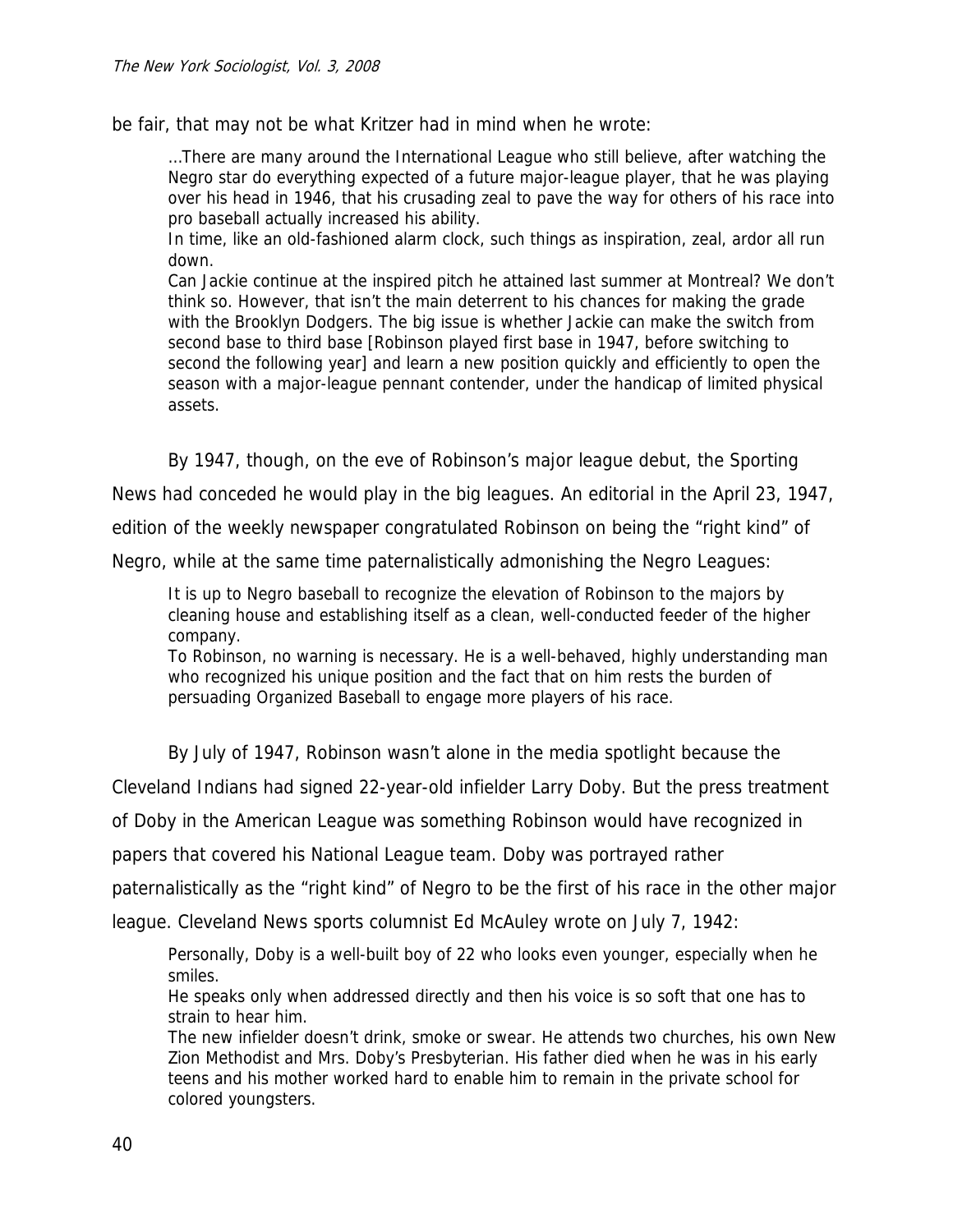After the signing of Doby, Cleveland owner Bill Veeck was praised as a shrewd businessman who also had a keen interest in social justice, as evidenced by a Roy L. Gillespie column in the Cleveland Plain Dealer on July 13, 1947:

The purchase of Doby did not come out of any sudden flash of sentiment on the part of Veeck. Soon after he bought the Indians I asked him about his attitude toward colored players entering the big leagues. He did not quibble as to his personal opinion. Veeck said:

"The time is near when they will be given a chance to make the grade."

In other words, signing a former Negro Leagues player is as American as having sound business sense. The white press lionized Rickey and Veeck and justified their steps to sign Negro Leagues players by often quoting Rickey's assertion that the owners were racketeers and the leagues poorly run. Along a similar line, mainstream and African-American papers also published claims that owners charged exorbitant sums for Negro Leagues teams that played in white-owned or controlled stadiums. For example, the Washington Post reported that New York Yankees President Larry MacPhail said that park rentals of Yankee Stadium and other stadiums in the organization at Newark and Kansas City added about \$100,000 annually to the ledger (Simons, 1985). So the pages of the mainstream press at the time made it seem as if Rickey and Veeck were busting the rackets and exposing greed. They were on the side of the angels, as well as emancipators of African-American ballplayers, the white press reported (Lowenfish, 2007).

 What also was reported was that white owners and executives were aware of racial tensions and stereotypes. Therefore, they were careful about the appearance of integration.

On the other side … is the story of Larry Doby. Larry would have been the first Black player to integrate MLB, but Cleveland Indians owner Bill Veeck had had a woman play for him, a midget play for him and even a guy 6 foot 8 inch in an Indians uniform. He felt that if be brought Larry into the system, he would be viewed as just another act in Bill Veeck's circus (Lacy, Beginning).

So if the quasi-beatification of major league owners was reported, what wasn't reported? For one thing, the reaction of the Negro Leagues owners to player raids by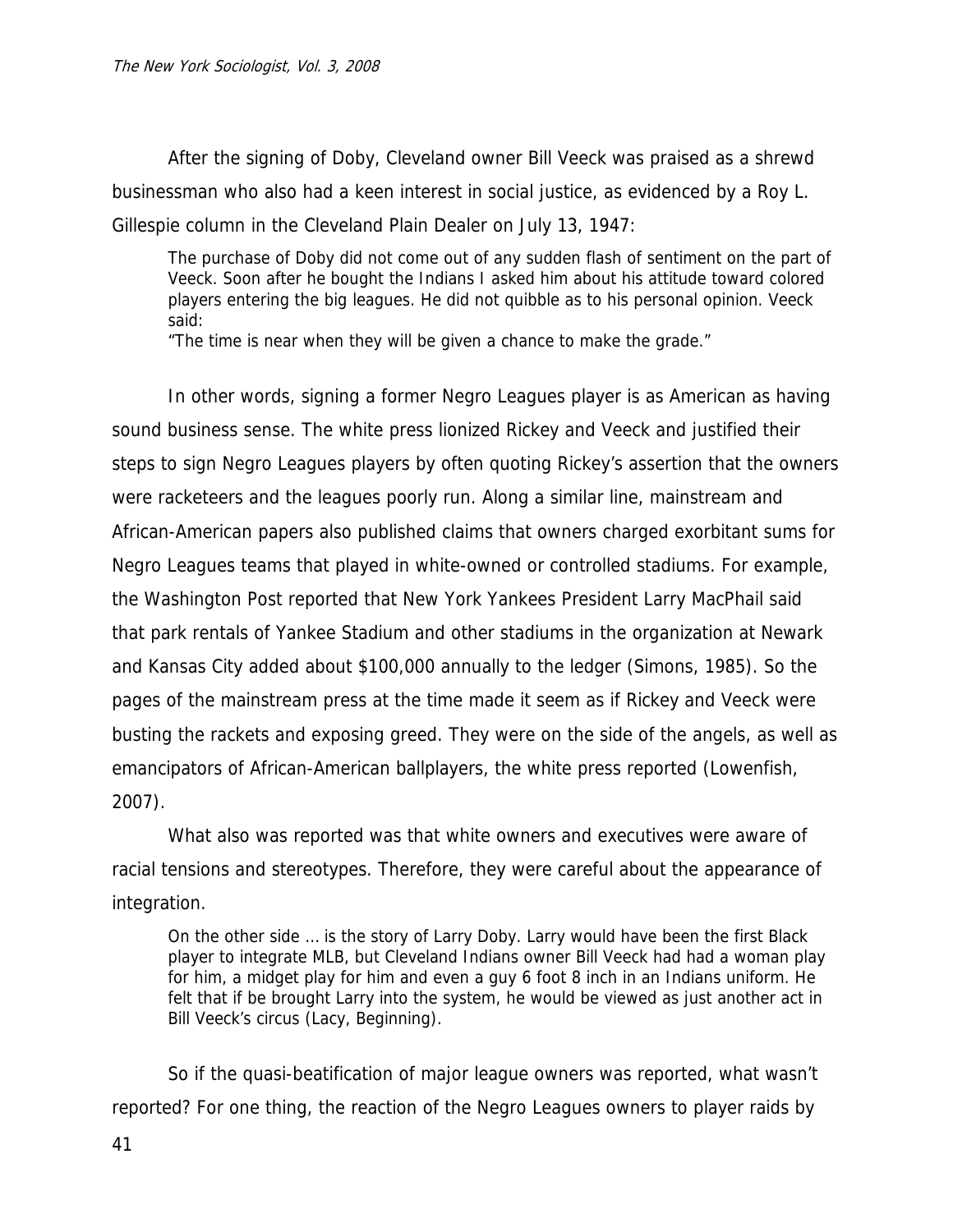major league execs. Tom Baird, the white co-owner of the Kansas City Monarchs, threatened to sue Rickey for signing Robinson away from his team. African-American owners persuaded him not to because they didn't want to be seen as impediments on the road to integration.

 Two major points must be kept in mind when gauging the coverage of the mainstream press with the signing of Robinson and others.

The first is that baseball only slowly signed players of color. The Boston Red Sox, the last major league team to integrate, didn't have an African-American player until infielder Elijah "Pumpsie" Green made his debut in July 1959 (Ashe, 1988). This isn't to say that the New England press ignored the issue, but it does show that the initial signings were just one point in a larger crusade for social justice. The African-American press had been writing about integrating baseball since the 1920s; the socialist press soon followed; and the mainstream press somewhat reluctantly joined the fight during and after World War II. However, the struggle didn't end with Robinson's debut in 1947. The struggle for baseball equality continued throughout the '50s, '60s and '70s as reporters championed the integration of Southern spring training sites; and it continues today as the press challenges baseball to hire more managers and administrators of color.

 Secondly, Robinson's signing in 1945 was a Page 1 story and magazine cover piece. So were stories about his treatment by Dodger teammates and others in baseball. But the game-to-game details of his hits, runs and errors in 154 games over the course of several summers were routine sports stories. Simons (1985) argues that this dichotomy shows that the press framed its coverage to show that baseball could redeem itself. The implication was that there was nothing inherently and permanently wrong with American society. So most Americans, Simons writes, believed in Myrdal's American Creed because that's the way the press portrayed the times.

 But even today what is stressed is that baseball needed both a saint and a pioneer in the same package. It needed players who could quietly challenge the status quo. Robinson, and later Doby, fit the bill the way the mainstream press framed it.

Jackie Robinson, the first to be selected for the Dodgers … and Larry Doby, the first to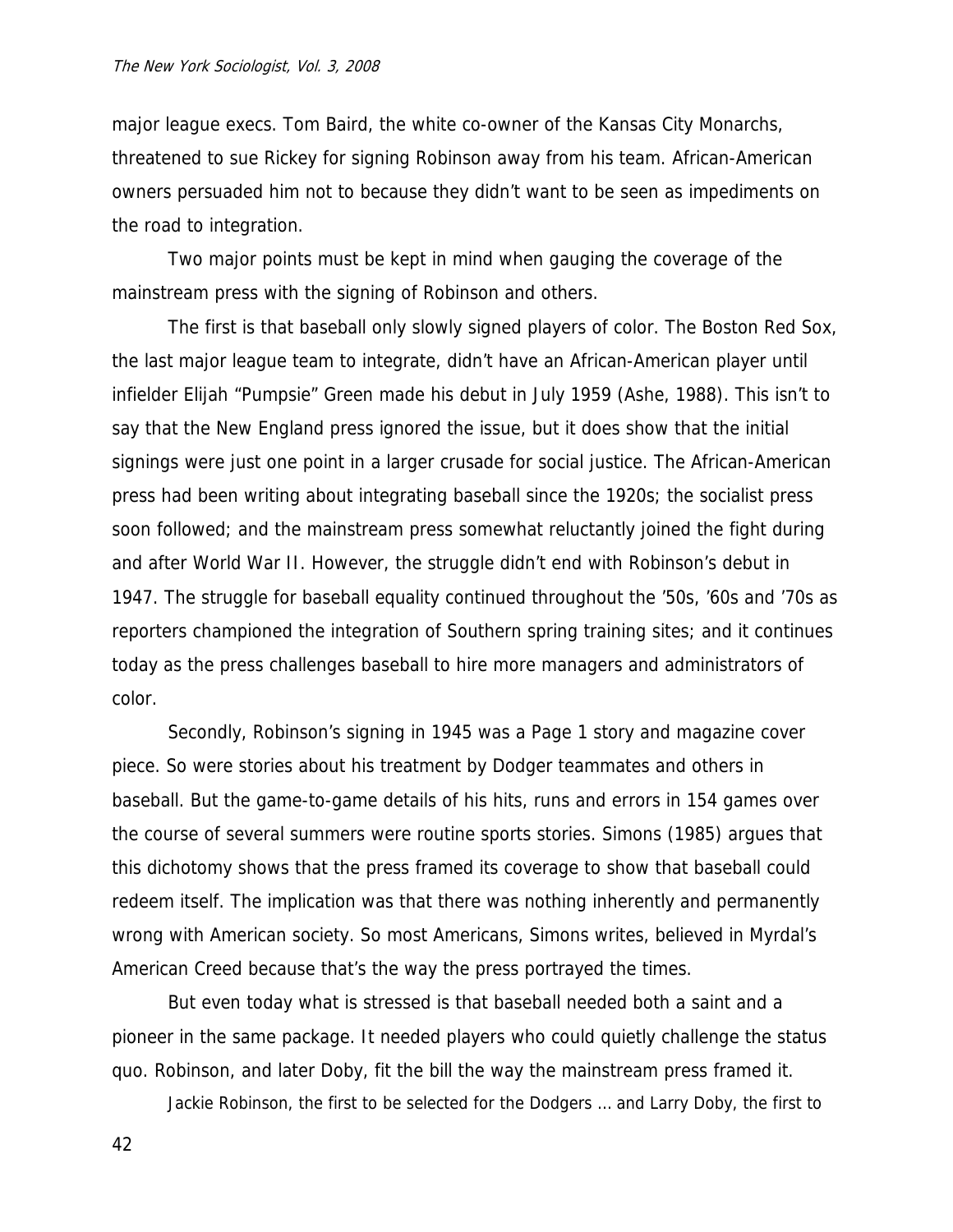play for the Cleveland Indians … weren't necessarily the best players available at the time, but they were the most suitable as far as temperament was concerned. It was extremely important for the players … to have talent, but the most important ingredient was self control because they would surely be tested (Lacy, History).

 Finally, what has gone unsaid up to this point is not what America did or didn't do for Jackie Robinson and the thousands of other ballplayers who followed him. That isn't really important. What should be noted instead is what Jackie Robinson and Larry Doby did for America. Sociologist Gunnar Myrdal wrote about the eventual end of institutional racism in the United States because of an inherent fairness in a somewhat mystical American Creed. Perhaps he was too much of an optimist for the 1940s of Robinson and Doby, but he was on target with the idea that equal opportunity had to be more than words on a tattered document in the National Archives. Robinson and Doby suffered and endured to give America its dream. The dream continues today on ballfields, in schools, on factory floors and in executive offices, even in the White House. There is still so much to do, but Robinson and Doby took the first modern steps.

# **REFERENCES**

Ashe, Arthur R. Jr.

1998. "A Hard Road to Glory: Baseball; The African-American Athlete in Baseball." New York: Amistad.

Clark Dick and Larry Lester, editors.

1994. "The Negro Leagues Book." Cleveland: Society for American Baseball Research.

DeGregorio, William A.

- 1984. "The Complete Book of U.S. Presidents." New York: Dembner.
- Dorinson, Joseph and Joram Warmund, editors. 1998. "Jackie Robinson: Race, Sports, and the American Dream." Armonk, New York: M.E. Sharpe.

Ellis, Joseph J. 2000. "Founding Brothers; The Revolutionary Generation." New York: Vintage Books.

Gillman, Howard. 2004. Review of Michael J. Klarman's "From Jim Crow to Civil Rights: The Supreme Court and the Struggle for Racial Equality." (New York: Oxford University Press, 2004). On the Humanities and Social Sciences Online Web site, Dec. 24, 2004. Retrieved April 8, 2005.

- Jantz, Stig.
- 1993. Hidden History: Hall of Famer Cap Anson Was Baseball's Best Player and Most Strident Racist, Sport 84 (May 1993), 70.

Kessler, Lauren.

1984. "The Dissident Press; Alternative Journalism in American History." Volume 13 in The Sage CommText Series. Beverly Hills; Sage Publications.

Kleinknecht, Merl.

1977. Blacks in 19<sup>th</sup> Century Organized **Baseball, The Baseball Research Journal,** 6 , 118-26.